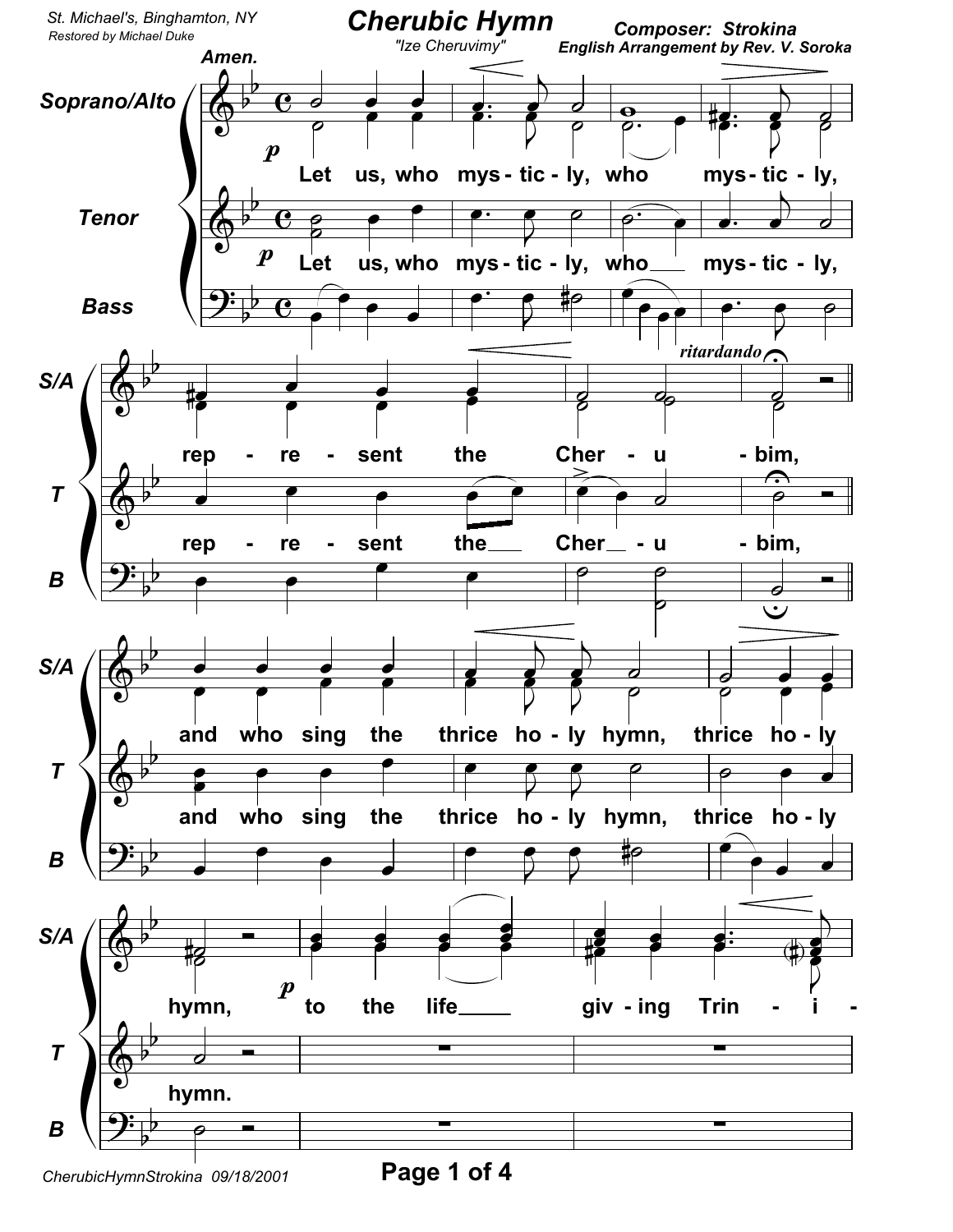

CherubicHymnStrokina 09/18/2001

Page 2 of 4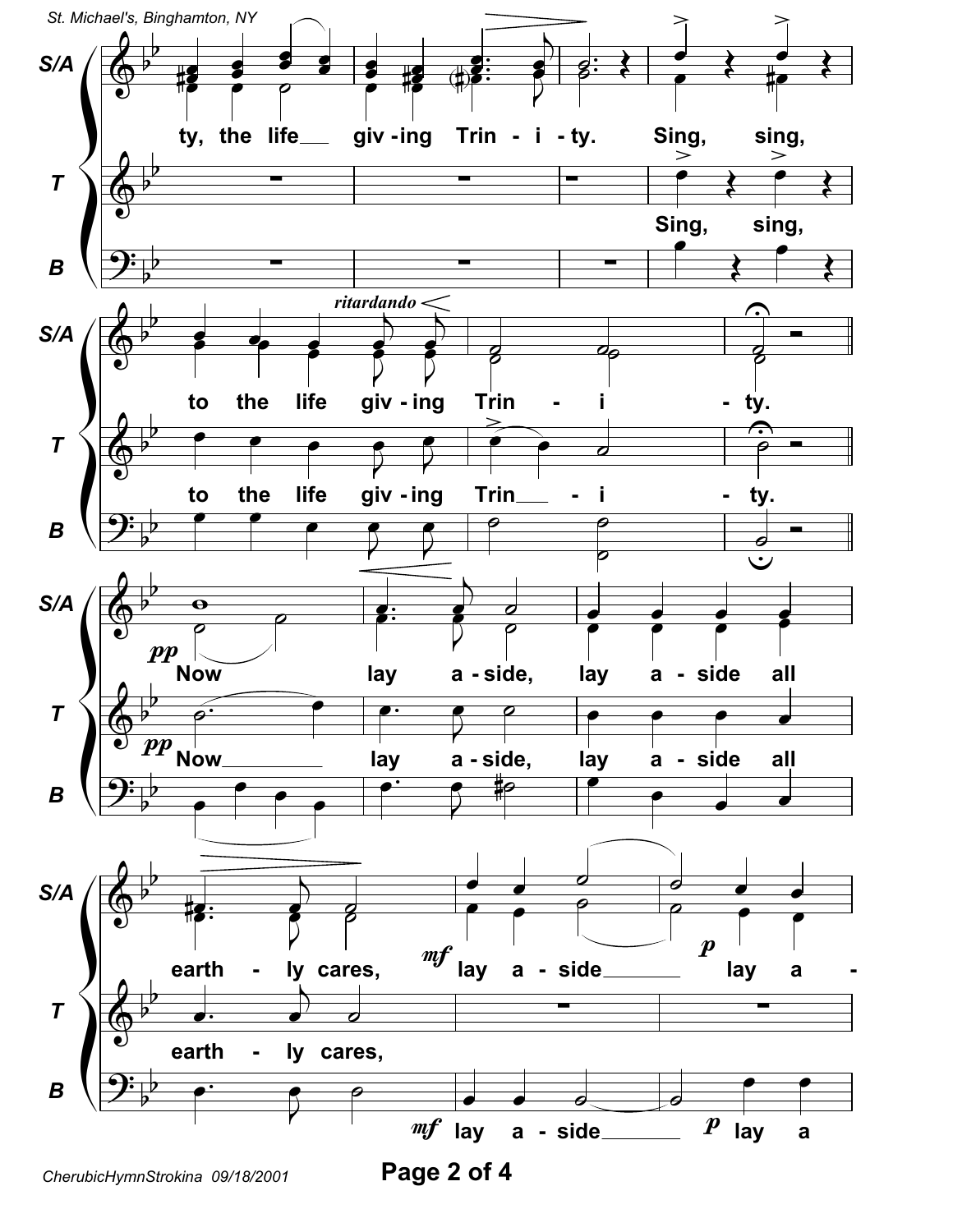

Page 3 of 4